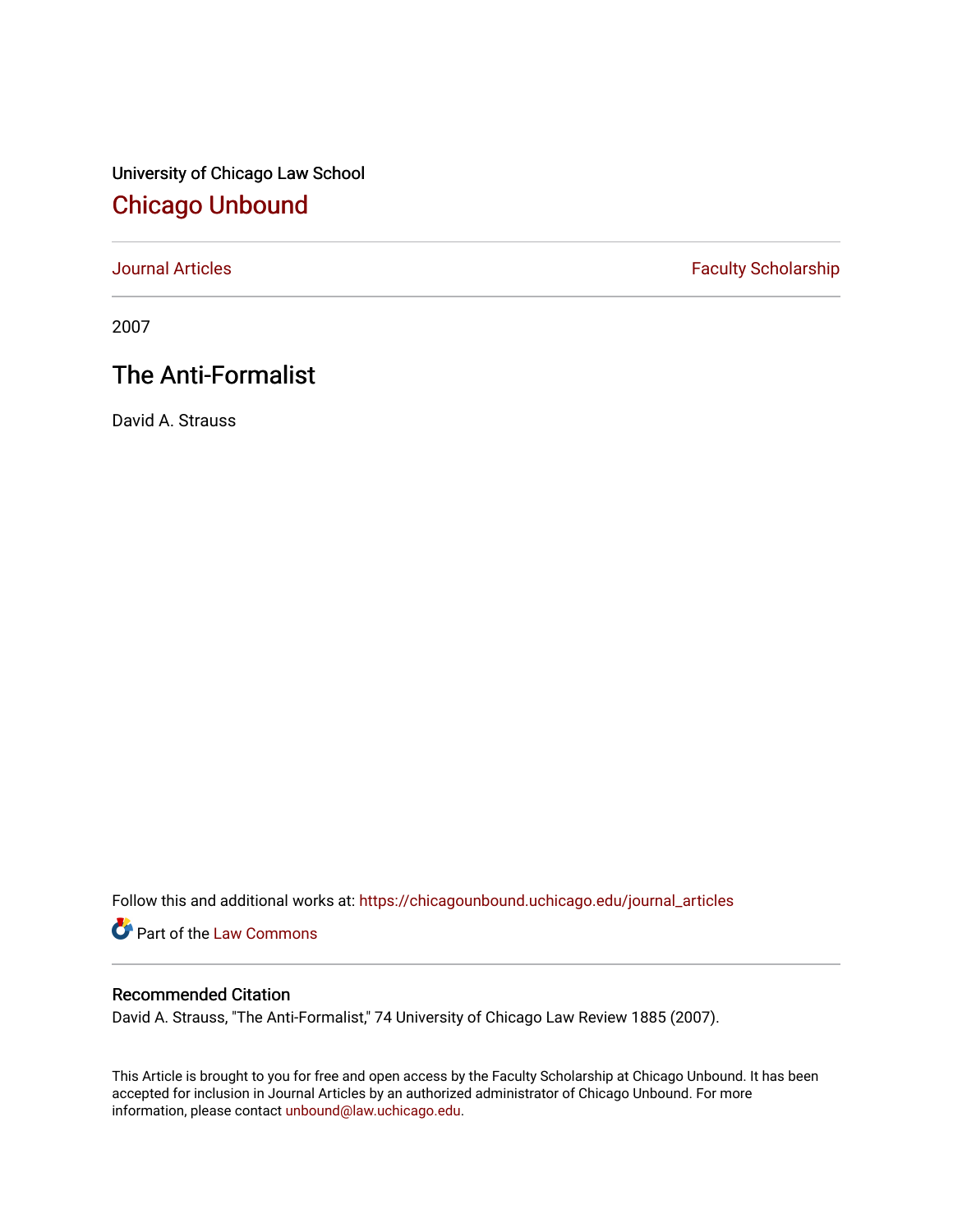## **The Anti-Formalist**

#### *David A. Strausst*

"Well, what if anything can we judges do about this mess?" Judge Richard Posner asked that question midway through his opinion in *United States v Marshall.'* The question, and the fact that he asked it, tell you as much about Posner as any answer he might give. If the law is a mess, then that is something judges should notice. They should not pretend that there is no mess, or that the mess is always someone else's (such as the legislature's) problem. And, if possible, they should try to improve the situation.

The issue in *Marshall* was whether blotter paper impregnated with the illegal drug **LSD** counts as a "mixture or substance containing" LSD.<sup>2</sup> The question matters because the weight of the "mixture or substance" generally determines the offender's sentence. **A** dose of **LSD** weighs almost nothing compared to blotter paper or anything else that might be used in a similar way (such as gelatin or sugar cubes). **If** the weight of the medium counts, a person who sold an enormous amount of pure **LSD** might receive a much lighter sentence than a person who sold a single dose contained in a medium. Also, the per-dose sentences for sales of **LSD** would bear an arbitrary relationship to the per-dose sentences for sales of other drugs, because the **LSD** sentences would be, for all practical purposes, a function of the weight of the medium.

The en banc Seventh Circuit, in an opinion **by** Judge Easterbrook, held that the blotter paper was a "mixture or substance containing" **LSD,** and further ruled that the statute, so interpreted, was constitutional.' Judge Posner's dissent argued that the "mixture or substance" language should be interpreted not to include the medium, because the majority's conclusion led to irrational results-indeed results so irrational that they would be unconstitutional if the statute were not

t Harry **N.** Wyatt Professor of Law, The University of Chicago. **I** am grateful to Thomas Miles for very helpful discussions, and to the Sonnenschein Fund at The University of Chicago *Law* School for financial *support.*

**<sup>1 908</sup> F2d 1312,** 1334 (7th Cir **1990)** (en banc) (Posner dissenting), affd as *Chapman v United States,* **500 US** 453 **(1991).**

<sup>2</sup>*Marshall,* **908 F2d** at **1315** (majority).

**<sup>3</sup>**See id at 1314-26.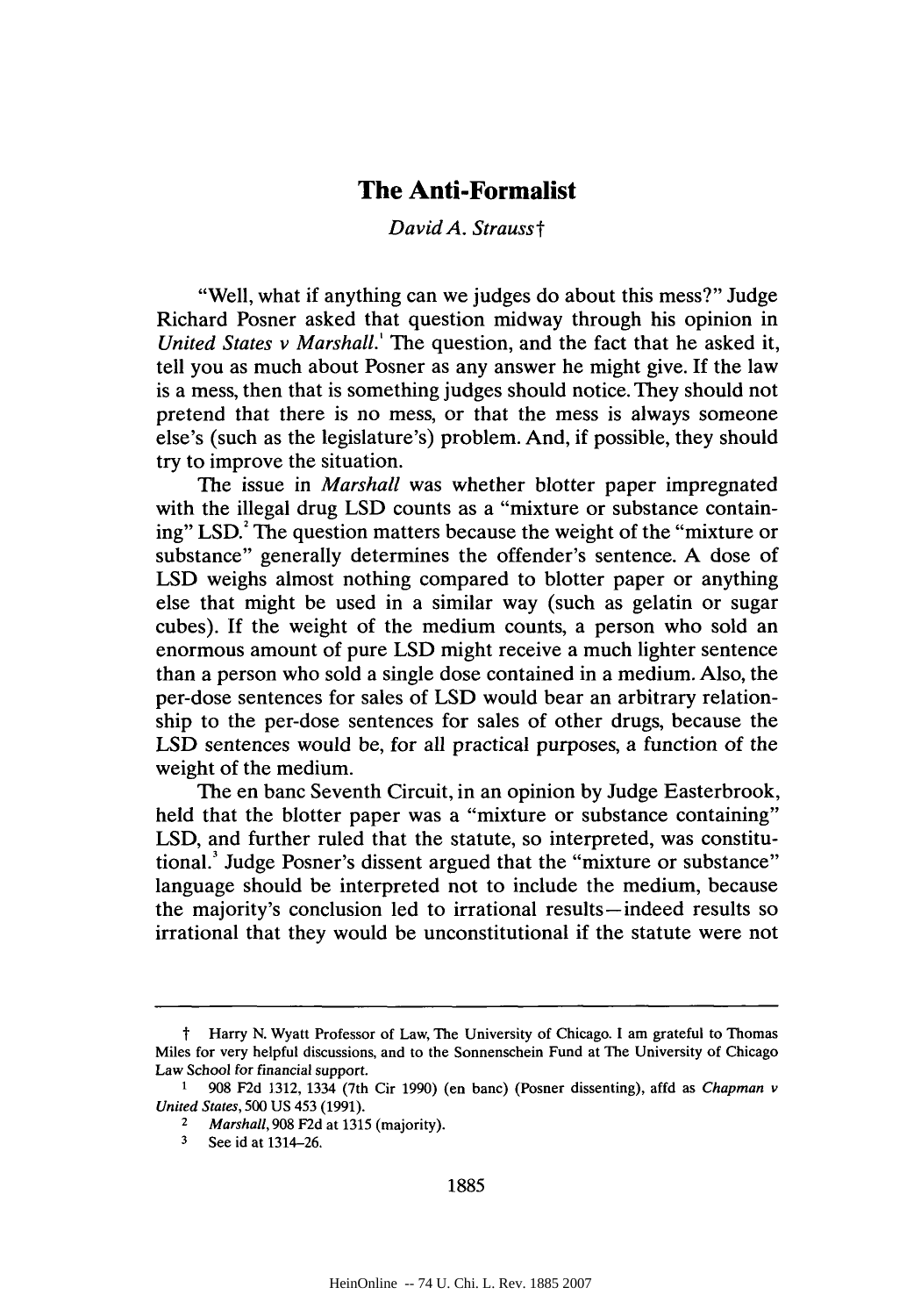construed differently. The Supreme Court, rejecting Posner's position, affirmed the decision of the Seventh Circuit.<sup>5</sup>

Judge Posner said, in his dissenting opinion in *Marshall,* that the answer to his question about the mess "lies in the shadow of a jurisprudential disagreement" between "the severely positivistic view that the content of law is exhausted in clear, explicit, and definite enactments **by** or under express delegation from legislatures" and "the natural lawyer's or legal pragmatist's view that the practice of interpretation **...** authorize[s] judges to enrich positive law with the moral values and practical concerns of civilized society."' **I** am not sure that it is necessary to be quite so highfalutin', to use a favorite Posner adjective. You do not have to be a natural lawyer or a legal pragmatist (there is not widespread agreement on what those things are, in any event<sup>7</sup>) to reach the conclusion that Posner reached in *Marshall*. You just have to be able and willing to recognize a mess when you see one, and to admit that you might have some responsibility to do something about it instead of treating it as a matter for the legislature or someone else to fix.

Candor and the willingness to take on that kind of responsibility are characteristic of Judge Posner. One might define formalism as the view that legal problems can be.solved in a quasi-mathematical waythat, when it comes to resolving legal issues, there are no really bad messes-and that the judge's role is to implement solutions that were encoded in the legal materials **by** someone else, for example **by** the legislature when it drafted the statute. The legislature, not the judge, is responsible for the decision.' But Judge Posner has never allowed what then-Judge Cardozo called "the demon of formalism" to "tempt[] the intellect with the lure of scientific order."<sup>9</sup> In a way this is a little surprising, because some might say that Posner's economic analysis of legal issues does sometimes succumb to the "lure of scientific order," simplifying problems excessively so that they can be analyzed with the tools of economics. However true that may be, Posner, as a judge, is one of the great anti-formalists of our time.

**7** See, for example, Michael Sullivan and Daniel **J.** Solove,Book Review, *Can Pragmatism Be Radical? Richard Posner and Legal Pragmatism, 113* Yale L **J 687, 689 (2003)** (asserting that Judge Posner's version of pragmatism differs from the traditional understanding of pragmatism).

<sup>4</sup> See id at 1331–38 (Posner dissenting).<br>5 See Chapman 500 US at 455–68

**<sup>5</sup>***See Chapman, 500* **US** at **455-68.**

**<sup>6</sup>***Marshall,* **908 F2d** at **1334-35.**

**<sup>8</sup>**See Robert Cover, *Justice Accused: Antislavery and the Judicial Process* **232-377** (Yale **1975)** (discussing the "[a]scription of [riesponsibility [elisewhere" as one of the defining characteristics of formalism).

**<sup>9</sup>** Benjamin **N.** Cardozo, *The Nature of the Judicial Process* **66** (Yale **1922).**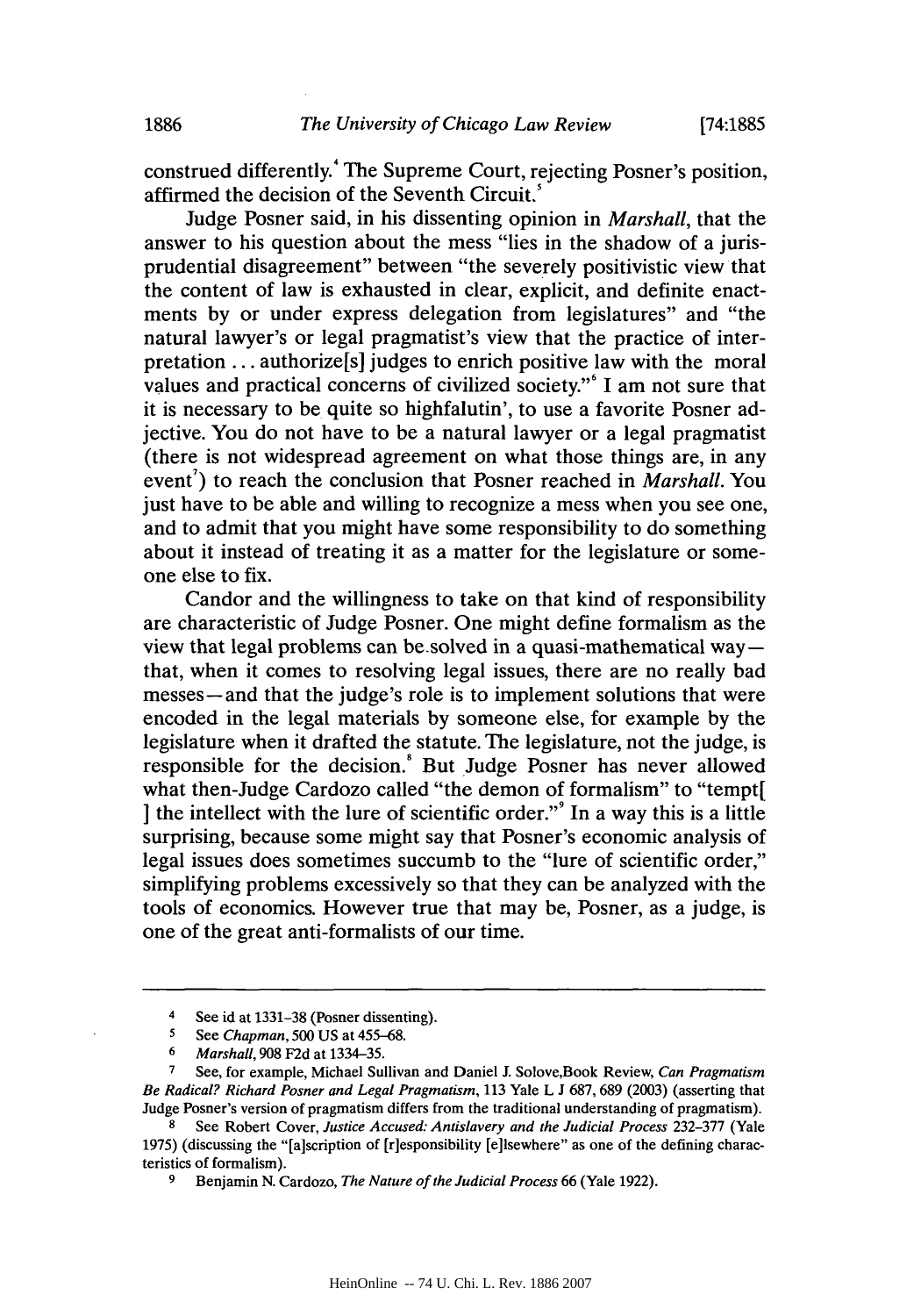**I**

Under 21 **USC §** 841(a), the possession of **LSD** with the intent to distribute it is a felony.<sup>10</sup> Federal statutes further provide that a violation of **§** 841(a) "involving **... 1** gram or more of a mixture or substance containing a detectable amount" of **LSD** is subject to a mandatory minimum term of five years' imprisonment." The mandatory minimum for a violation involving more than ten grams of such a "mixture or substance" is ten years' imprisonment.<sup>12</sup> When *Marshall* was decided, the Sentencing Guidelines used the same "mixture or substance" formulation." The Guidelines determine offenders' sentences if the mandatory minimums do not apply or are satisfied.

The average dose of LSD is only  $0.05$  milligrams,<sup>14</sup> so someone would have to possess 200,000 doses of pure **LSD** in order to receive the mandatory ten-year sentence. But precisely because the standard dose is so small, **LSD** is distributed to users **by** being joined with some medium, such as blotter paper, gelatin, sugar cubes, or orange juice. (To impregnate **LSD** in paper, one dissolves the drug in alcohol or another solvent and then applies the solvent to the paper; the solvent evaporates and the **LSD** remains in the fibers of the paper. The *LSD* can be consumed **by** ingesting the paper, **by** placing it in a liquid and drinking the liquid, or **by** licking the paper.)" Those media, of course, vary widely in weight, and all of them will be much heavier than the **LSD** contained in them. The defendants in *Marshall* had sold blotter paper impregnated with **LSD. If** the weight of the blotter paper counted, they were subject to the mandatory minimums. **If** the weight of only the **LSD** counted, none of the defendants had sold an amount even close to one gram.<sup>16</sup>

Treating the blotter paper as a "mixture or substance containing" **LSD** produces results that are, according to Judge Posner and Justice Stevens, who dissented in *Chapman,* "bizarre," "crazy," and "loony."" Selling five doses of **LSD** impregnated in sugar cubes would subject a person to the ten-year mandatory minimum sentence; selling **199,999** doses in pure form would not." The defendant Marshall was sentenced to twenty

**<sup>17</sup>**See *Chapman,* **500 US** at 468, 475 (Stevens dissenting), quoting Judge Posner. See also *Marshall,* **908 F2d** at **1332** ("loony"), **1333** ("crazy"), **1337** ("bizarre") (Posner dissenting).

**<sup>10</sup>**21 **USC** *§* 841(a)-(b) (2000).

**<sup>11</sup>** 21 **USC** *§* 841(b)(1)(B)(v).

**<sup>12</sup>**21 **USC** *§* 841(b)(1)(A)(v).

**<sup>13</sup>**See United States Sentencing Commission, Federal Sentencing Guidelines *§* 2D1.1(c) **(1991),** quoted in *Chapman, 500* **US** at 457. *14 Chapman,* **500 US** at 457.

**<sup>15</sup>**See *Marshall,* **908 F2d** at **1315** (Easterbrook). See also *Chapman, 500* **US** at 457.

*<sup>16</sup> Marshall,* **908 F2d** at **1315.**

*<sup>18</sup> Marshall,* **908 F2d** at **1332-33.**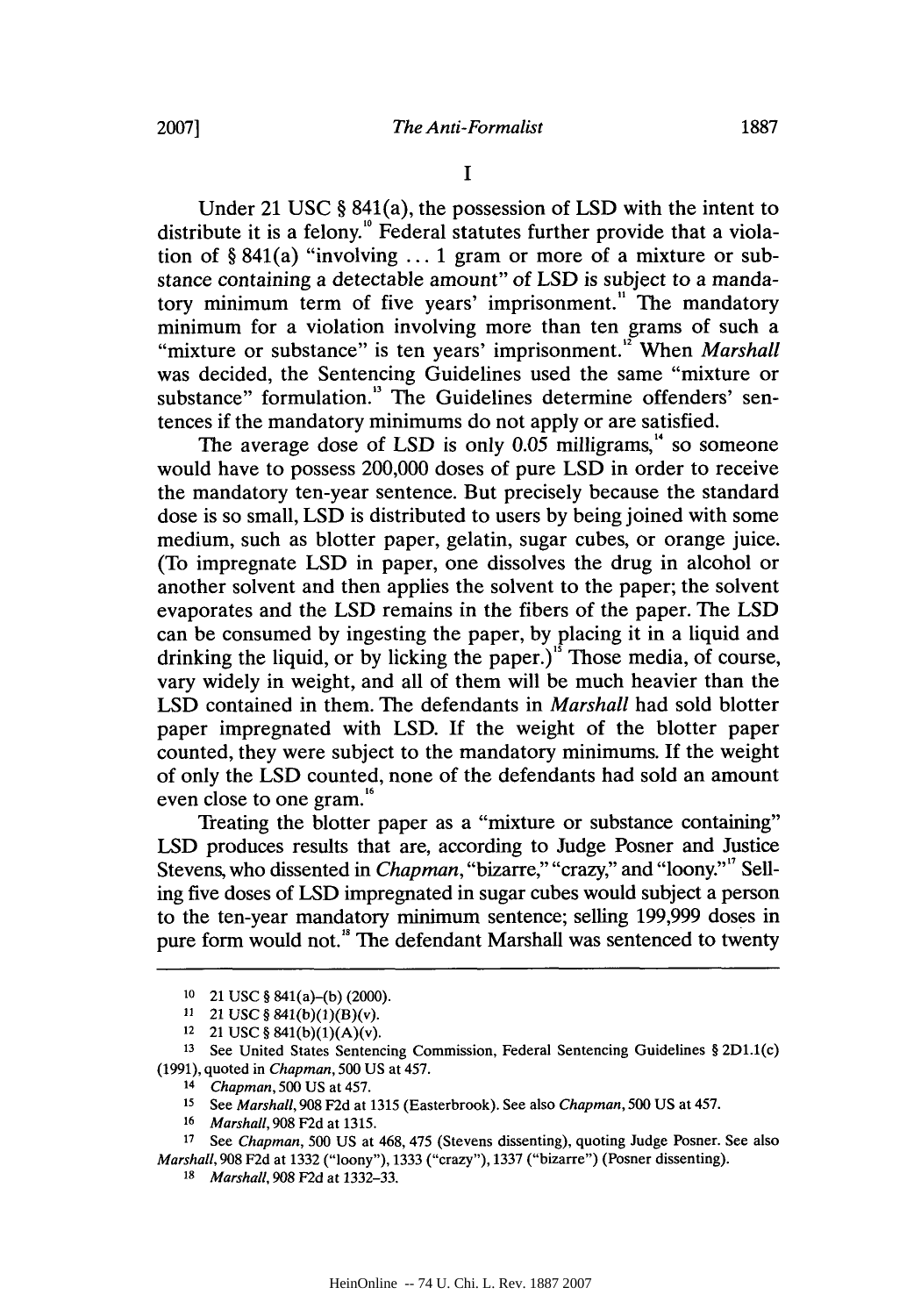years in prison for selling roughly 12,000 doses of **LSD.** Posner commented: "Twelve thousand doses sounds like a lot, but to receive a comparable sentence for selling heroin Marshall would have had to sell ten kilograms, which would yield between one and two million doses."<sup>"</sup>

The en banc Seventh Circuit and the Supreme Court nonetheless held that the blotter paper was a "mixture" containing **LSD,** so its weight counted in determining the sentence. Both courts said they were relying on the "ordinary meaning" of the word "mixture."<sup>20</sup> The Seventh Circuit explained: "Because the fibers absorb the alcohol, the **LSD** solidifies inside the paper rather than on it. You cannot pick a grain of **LSD** off the surface of the paper. Ordinary parlance calls the paper containing tiny crystals of LSD a mixture."<sup>21</sup> The Supreme Court in *Chapman* relied on dictionaries to reach the similar conclusion that "a 'mixture' may **...** consist of two substances blended together so that the particles of one are diffused among the particles of the other. $^{22}$ 

Judge Posner, in the passage of his opinion about the "shadow of a jurisprudential disagreement," seemed to be saying that *Marshall* was a case in which the majority took a "severely positivistic" approach and refused to look beyond the "clear, explicit, and definite enactments" of the legislature, while he was willing to "enrich positive law with the moral values and practical concerns of civilized society."<sup>3</sup> But perhaps the most puzzling thing about *Marshall* is that the approach of the Seventh Circuit's majority and the Supreme Court was not "severely positivistic" at all, at least if that means following the ordinary meaning of the language of the statute.

The principal conclusion reached **by** both the Seventh Circuit majority and the Supreme Court-that ordinary usage would treat the blotter paper as a "mixture containing" LSD-is surely wrong. Paper soaked with a substance is just not ordinarily referred to as a "mixture containing" that substance.<sup>24</sup> No ordinary English speaker would refer to a wet piece of cardboard as a "mixture containing water." That usage might be accurate for certain purposes, perhaps in a chemistry class to illustrate the difference between a mixture and a compound. But it would be hopelessly eccentric in ordinary speech. The same is true of Marshall's blotter paper. (To make the parallel exact, one

**<sup>19</sup> Id** at 1334.

**<sup>20</sup>***Chapman, 500* **US** at 462 (Rehnquist) ("ordinary meaning"); *Marshall,* **908 F2d** at **<sup>1317</sup>** (Easterbrook) ("ordinary usage"; "[o]rdinary parlance").

**<sup>21</sup>** *Marshall,* **908 F2d** at **1317.**

**<sup>22</sup>***Chapman, 500* **US** at 462.

*<sup>23</sup> Marshall,* **908 F2d** at **1334-35** (Posner dissenting).

**<sup>24</sup>**See *Chapman, 500* **US** at 470 (Stevens dissenting) **("I** would not describe a used blotter as a 'mixture' of ink and paper.").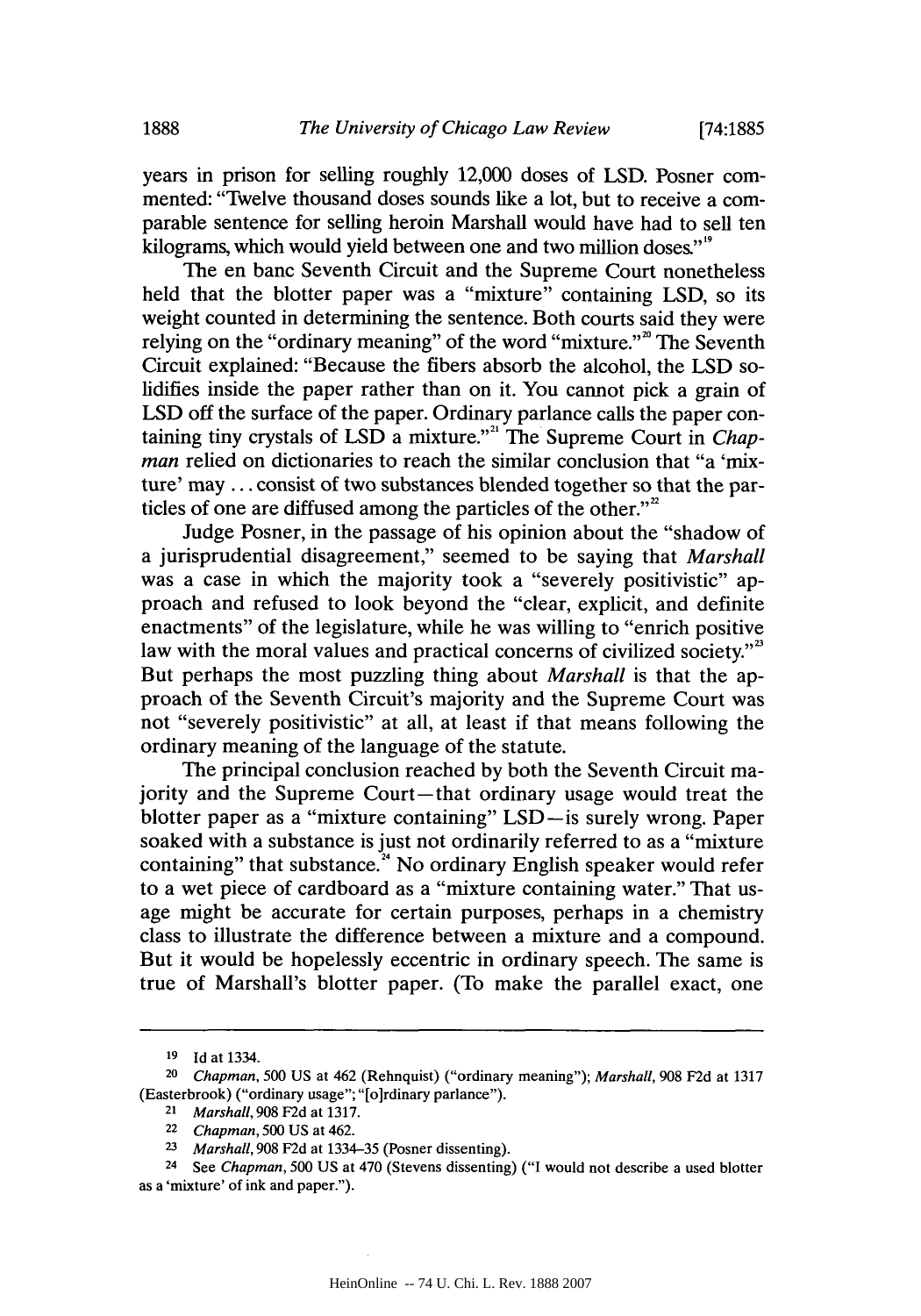would have to imagine referring to a piece of cardboard that fell into the ocean and then dried out as a "mixture containing salt.") Just as a chemistry teacher, making a point, might call the cardboard a mixture, so might there have been good reasons to stretch the language of the statute in order to conclude that the weight of the blotter paper should count as part of the "mixture" for sentencing purposes. But how could the Seventh Circuit, and the Supreme Court, endorse such a strange use of language as "ordinary," as if the words themselves decided the case?

The answer, **I** think, lies with Cardozo's demon of formalism. The situation that the courts confronted in *Marshall* really is a mess. To resolve it you cannot just invoke the language of the statute. You have to consider, in Posner's words, the "practical concerns" of society. That means you have to take some responsibility for solving the problem, instead of pretending that you are just doing what Congress told you to do. The conclusion reached **by** the Supreme Court and the Seventh Circuit may have been defensible. But the judges in the majority in the Seventh Circuit and on the Supreme Court did not want to acknowledge that the issue was a difficult one, that Congress's instructions were not clear, and that they were working out the best solution they could. In fairness, both courts did acknowledge some of the anomalies that troubled Judge Posner, and they did give some explanations of why their resolution of the case was preferable. But in the end they ascribed responsibility to the legislature and pretended that the word "mixture" provided the answer. Judge Posner's approach would not have made the mess go away, but it would have produced a sensible result in cases involving **LSD,** and it would have opened the door to a more general solution of the problem. $5$  The formalistic approach taken **by** the majority in the Seventh Circuit and the Supreme Court made the mess worse.

**II**

The basic problem in *Marshall* can be simply stated. Congress did not intend punishments for dealing drugs to be determined solely **by** the amount of illegal substances involved. But Congress did not spec**ify** with precision what else should count, and there does not seem to be any easy way to specify this. Heroin and cocaine are typically mixed with, or "cut" **by,** inactive substances, and sold in that diluted form. Congress intended the punishments for dealers of those substances to be a function of the amount of the entire mixture, including

**<sup>25</sup>**See text accompanying notes **27-32.**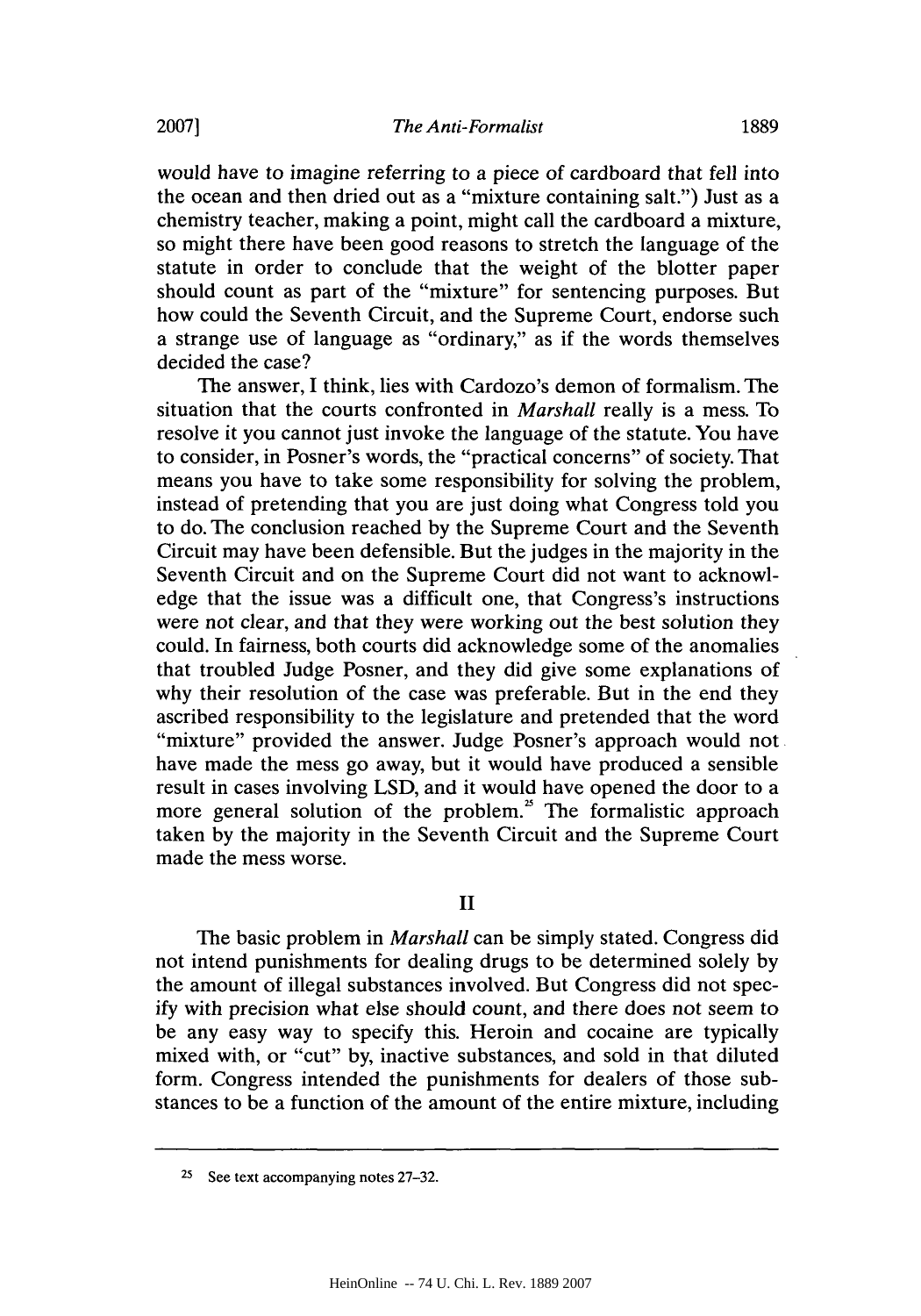the dilutant, not just the amount of illicit drug in the mixture. This is clear from both the statute and the legislative history, as both the Seventh Circuit's majority and the Supreme Court explained." Congress's concern was that so-called street-level dealers might receive insufficiently severe sentences if only the pure drug counted.

Judge Posner ultimately concluded that **LSD** should be treated differently from other drugs. Sentences for possession of **LSD** with intent to distribute, he thought, should depend just on the amount of **LSD** involved; the medium should be disregarded. Posner argued, persuasively, that that would bring per-dose sentences for **LSD** roughly in line with per-dose sentences for other drugs. But that conclusion is difficult to reconcile with the statute. As Posner said in *Marshall, Con*gress appears not to have understood that **LSD,** unlike other drugs, is not diluted and is sold **by** the dose, not **by** weight. As a result, the statutory provisions dealing with **LSD** use the same "mixture or substance" language as the provisions dealing with heroin and cocaine. Posner's approach would make the sentence entirely dependent on the "detectable amount" of **LSD** that was involved in the offense, thus essentially reading the "mixture or substance" language out of the statute. Moreover, the statutory provisions dealing with another drug-PCP-did make the kind of distinction that Posner wanted to make in the case of **LSD,** a distinction between the pure form of the drug and the "mixture." That made it even more difficult to argue that **LSD** should be treated differently from heroin and cocaine. Posner essentially acknowledged all of this; his argument was that **LSD** had to be treated differently or the statutory scheme would be so irrational as to be unconstitutional. $^{27}$ 

Judge Posner's approach at least might have solved the problem, in an acceptable fashion, for **LSD.** The best solution, though, was probably something along the lines of what the United States Sentencing Commission did in the wake of *Chapman.* The Sentencing Commission, which promulgates the Sentencing Guidelines, responded to *Chapman* **by** amending the Guidelines to provide that when **LSD** is contained in a carrier medium, the weight of the medium is to be disregarded and each dose of **LSD** should be given a constructive weight of 0.4 milligrams. The average actual weight of a dose is about one-tenth of that; the Sentencing Commission's approach was designed to implement Congress's policies about low-level drug dealers without introducing the anomalies that Posner and others had identified. The Sentencing Commission's

**<sup>26</sup>**See *Chapman,* **500 US** at 460-61 (Rehnquist); *Marshall,* **908 F2d** at **1317** (Easterbrook).

**<sup>27</sup>**See *Marshall,* **908 F2d** at **1336-38** (Posner dissenting).

**<sup>28</sup>**United States Sentencing Commission, Federal Sentencing Guidelines *§* 2D1.1(c), n H **(1995),** quoted in *Neal v United States,* **516 US** 284,293 **(1996).**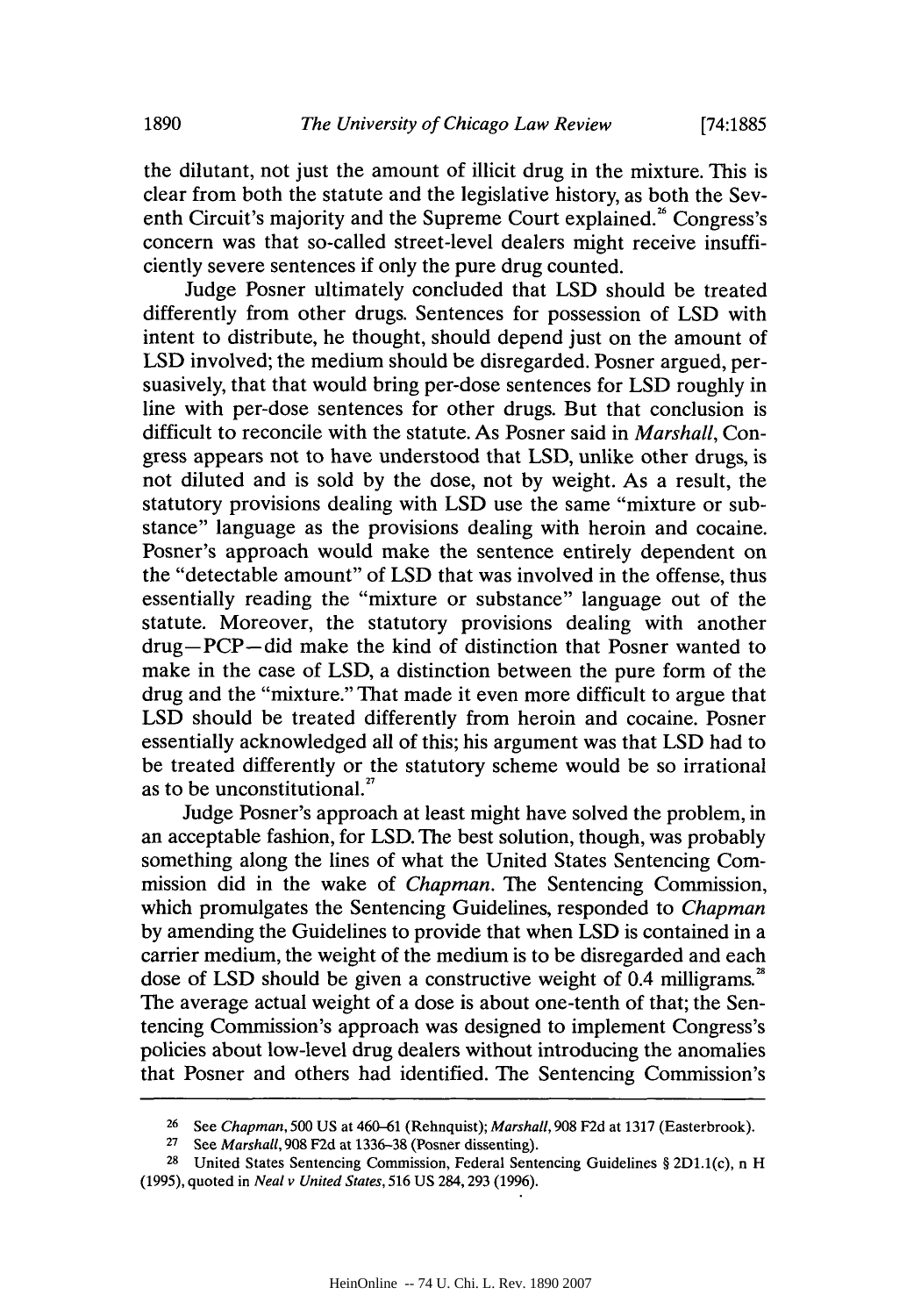quasi-legislative solution to the problem was not the kind of thing that the courts can easily provide.

The Sentencing Commission's sensible revision of the Guidelines governed any sentence that was determined **by** the Guidelines alone. But in *Neal v United States,"* the Supreme Court ruled that *Marshall and Chapman,* not the Commission's interpretation, still controlled the meaning of the statutes imposing mandatory minimum sentences." The Commission seemed not even to claim the authority to affect the interpretation of the statute." But in any event, the Supreme Court in *Chapman,* like the Seventh Circuit majority, had ruled that the plain meaning of "mixture" required that the weight of the medium be counted for purposes of the mandatory minimum. An agency interpretation cannot change the plain meaning of a statute.<sup> $x^2$ </sup> Although the blame cannot be laid entirely at the door of the *Marshall* majority and *the Chapman* Court, those courts' formalism precluded what was probably the best solution: to allow an agency with expertise to design a rule that would eliminate some of the gross anomalies in the **LSD** sentencing scheme.

The problems did not end there. The *Marshall* issue has arisen in many other settings, involving not just **LSD** but other drugs. What all of these instances have in common is the utter inadequacy of the *Marshall and Chapman* linguistic approach, based on the meaning of "mixture," to solve the problem. Instead, each of them required a **judg**ment, like the one Posner made in *Marshall,* about what resolution would make the most sense.

For example, what if a drug is combined with another substance-perhaps in order to make the drug easier to transport, or to prevent the drug from decomposing, or to try to prevent the drug from being detected-but must be separated from that substance before it is marketed? The *Marshall and Chapman* majority opinionspreoccupied with the meaning of the word "mixture"—actually seem to say that in such cases the question is whether the drug is diffused

**<sup>29</sup>516 US** 284 **(1996).**

**<sup>30</sup>Id** at **296.**

**<sup>31</sup>** See id at 293-94.

**<sup>32</sup>**In *National Cable & Telecommunications Association v Brand X Internet Services, 545* **US 967, 982-85 (2005),** the Supreme Court ruled that if an agency's interpretation of a statute is entitled to deference under the rule of *Chevron, US.A. Inc v NRDC,* 467 **US 837** (1984), that interpretation can sometimes displace a contrary earlier interpretation of the statute **by** the Supreme Court-but only if the statutory provision in question was ambiguous, leaving room for agency discretion to act. Since *Chapman* held that the blotter paper was a "mixture" within the meaning of the statute as a matter of ordinary language, the Sentencing Commission's revision could not change the interpretation of the statute, even assuming that *Brand X* was applicable, that the Sentencing Commission intended to change the meaning of the statute, and that the Commission was entitled to *Chevron* deference.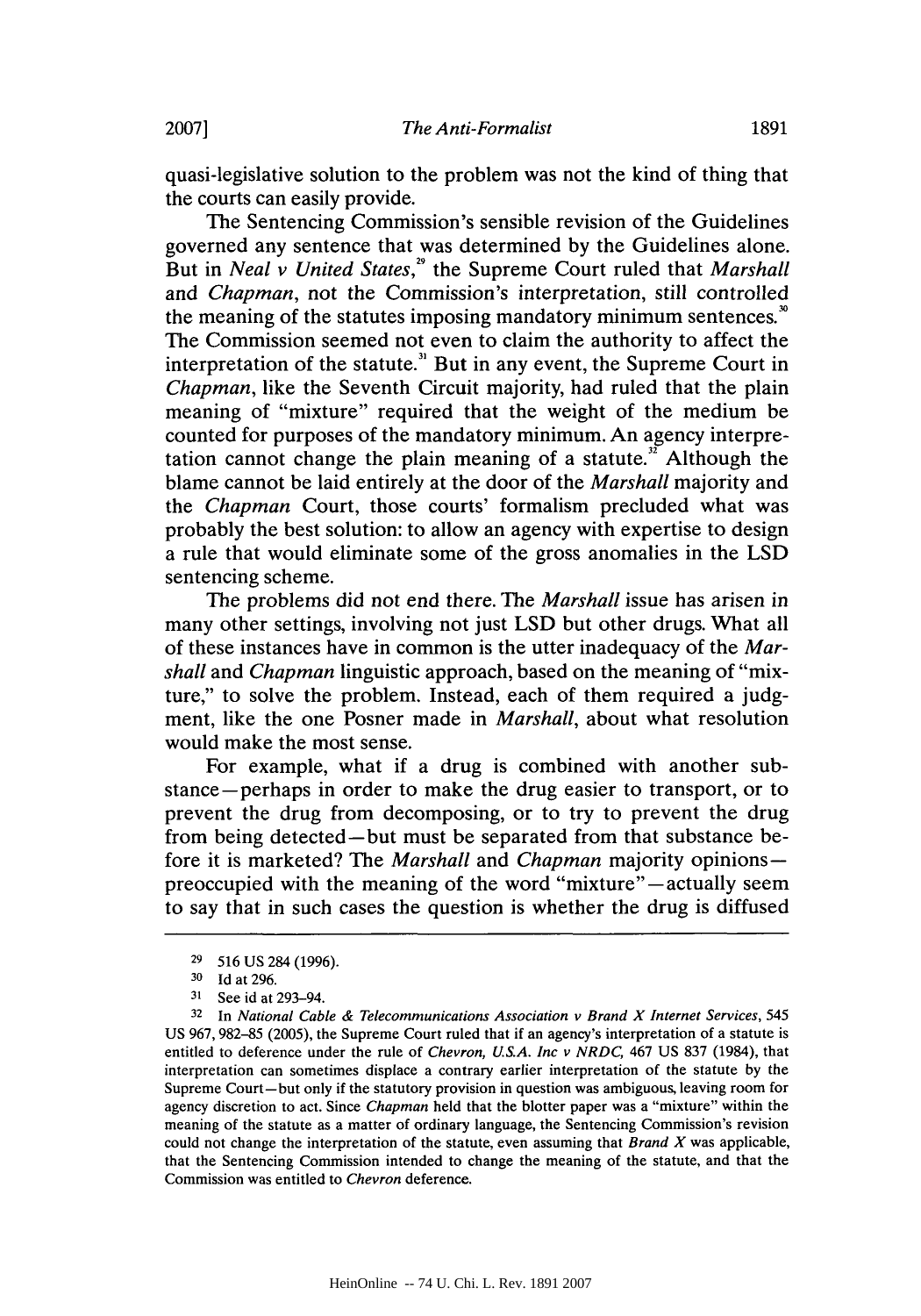within the other material or is "immiscible" and therefore doesn't "mix" with the other material." That cannot possibly be the right way to think about the problem. The courts of appeals generally conclude that the weight of the other substance does not count in determining the sentence; they reason that Congress was concerned with the drug as it was marketed." But one cannot derive that far more plausible conclusion from the language of the statute alone.

Or what about the individual who is interrupted **by** the police while he is in the process of manufacturing an illegal drug, so that he is found in possession of a "mixture" of the drug and various precursors and catalysts. Would the entire mixture count? What if some of the other chemicals are toxic, and would never be sold to or ingested **by** a user? Would it matter if the "mixture" might in principle be sold to another manufacturer who could continue the process? Some courts of appeals have ruled that "only usable or consumable mixtures or substances can be used in determining drug quantity"<sup>35</sup> for sentencing purposes.<sup>36</sup> That approach again essentially looks past the language of the statute and relies on Congress's concern with the marketing of the drug. But other courts of appeals have tried to follow what they characterized as the "plain language" approach of *Marshall and Chapman* and have concluded that the entire package, including the precursors and catalysts, is the "mixture" for sentencing purposes." On linguistic grounds, that view is hard to resist. But then an offender's sentence might vary **by** decades depending on whether the police interrupted him before or after he took the chemicals off the shelf and combined them.

What if the materials in the "mixture" are not precursors or catalysts, but are waste products of the manufacturing process that contain traces of the illegal drug?" The Seventh Circuit, in a case that arose after *Marshall and Chapman,* ruled that the waste products should not

**<sup>33</sup>**See *Marshall,* **908 F2d** at **1317** ("The possibility most favorable to defendants is that **LSD** sits on blotter paper as oil floats on water. Immiscible substances may fall outside the statutory definition of 'mixture."'); *Chapman, 500* **US** at **462-63** ("The drug is clearly not mixed with a glass vial or automobile; nor has the drug chemically bonded with the vial or car.").

<sup>3</sup> See, for example, *United States v Robins,* **967 F2d 1387, 1389** (9th Cir **1992)** (cornmeal combined with cocaine); *United States v Acosta,* **963 F2d 551, 553-54 (2d** Cir **1992)** (creme liqueur combined with cocaine); *United States v Rolande-Gabriel,* **938 F2d 1231, 1237-38** (11th Cir **1991)** ("unusable liquid waste" combined with cocaine).

**<sup>35</sup>***United States v Stewart,* **361 F3d 373,382** (7th Cir 2004).

**<sup>36</sup>** See, for example, id (describing a "market-oriented" approach; half-processed methamphetamine); *United States v Rodriguez,* **975 F2d 999, 1007 (3d** Cir **1992)** (adopting the "usable/unusuable differentiation" as the best fit for *Chapman;* cocaine cut with boric acid).

**<sup>37</sup>** See, for example, *United States v Richards,* **87 F3d 1152, 1157** (10th Cir **1996)** (methamphetamine in a liquid solution); *United States v Mahecha-Onofre,* **936 F2d 623, 625-26** (1st Cir **1991)** (cocaine chemically bonded with acrylic suitcase material); *United States v Beltran-Felix,* 934 **F2d 1075, 1076** (9th Cir **1991)** (methamphetamine in a liquid solution).

**<sup>38</sup>**See *United States v Johnson,* **999 F2d 1192, 1194-96** (7th Cir **1993).**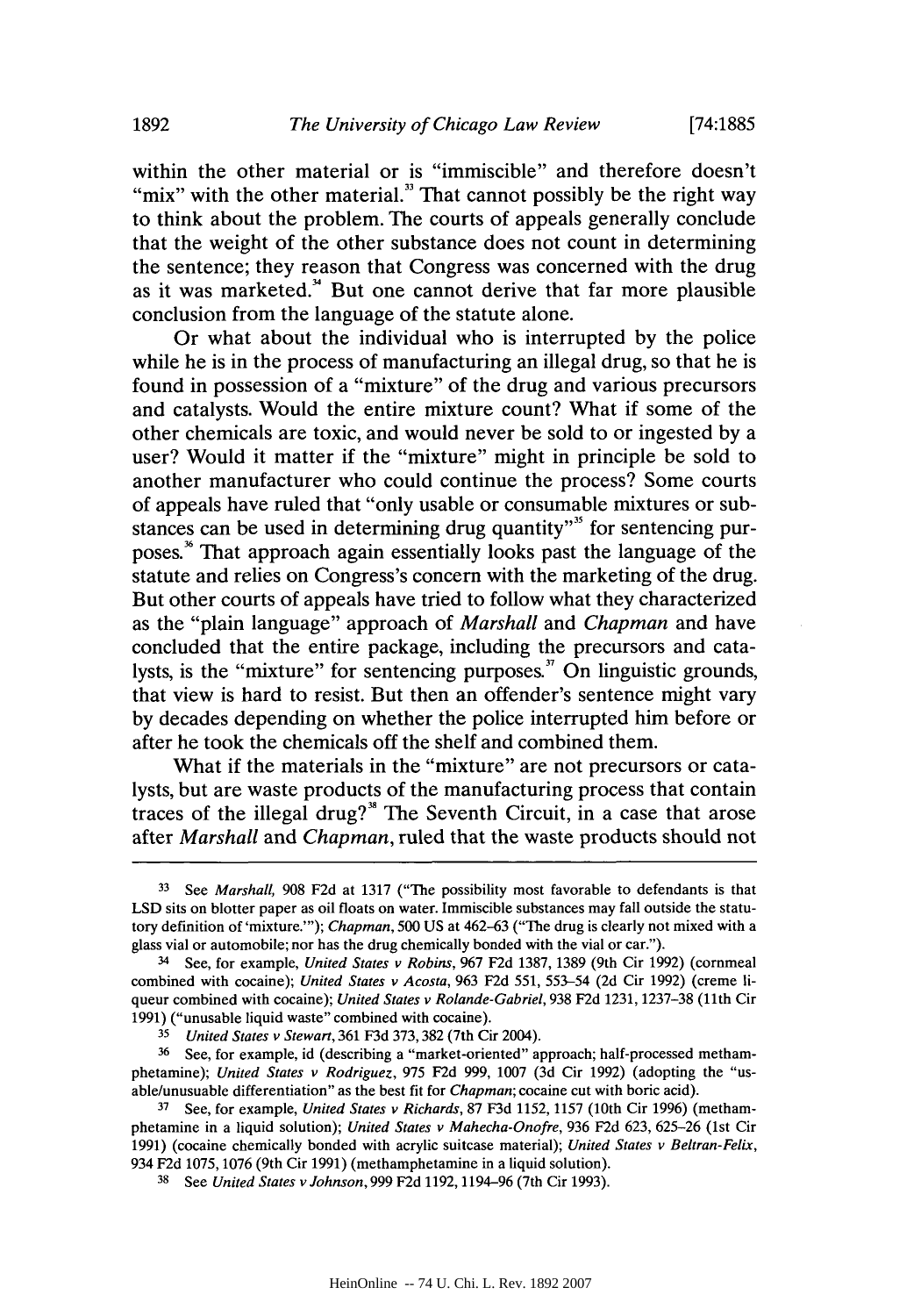count for sentencing purposes, because they were "not marketable and could not in any way be used as a drug" $\sim$  a conclusion that again is not supported **by** the language of the statute, although it seems sensible. Should the prison sentence of a marijuana dealer be increased because he left some of his cargo in a place where it became damp, thus significantly increasing its weight?" What about the trafficker who managed to impregnate cocaine into a fiberglass suitcase?" (The court's solution was to count the fiberglass, but not the metal portions of the suitcase, as part of the "mixture." **42)** What about (this is the only hypothetical in this list), a dealer who dumps his cache into his swimming pool when the police close in?

These are genuinely difficult problems—some of them, anyway given Congress's desire that sentences not be a function simply of the amount of pure drugs involved. Judge Posner's approach in *Marshall* may not provide an obvious solution in all of these cases. But it is abundantly clear that a linguistic exercise-trying to decide, as a matter of English usage, which of these is a "mixture" and which is not $-\text{is}$ no way to address these issues. The courts have tried to work their way through them in the typical common law trial-and-error fashion, elaborating standards tentatively and then modifying them as new cases arise. Judge Posner might call this pragmatism, and it is pragmatic in the sense that it pays attention to the practical realities of the problem rather than trying to derive the answers from the words of the statute alone. But in the end it is just traditional judging and a rejection of formalism.

#### **III**

Formalism has its virtues, and it has able defenders." It would not be surprising if some of the lawyers and lower court judges who have to work with Judge Posner's opinions wished he were a little more formalistic, following the law as everyone understood it instead of trying out ideas for how it might be improved. Posner's opinion in *Marshall* itself noted the risks of "uncertainty and, not infrequently, judicial willfulness" that accompany a rejection of formalism.<sup>4</sup>

**<sup>39</sup> Id** at 1194.

**<sup>40</sup>**See *United States v Garcia, 925* **F2d 170, 172-73** (7th Cir **1991).**

<sup>41</sup>*See United States v Lopez-Gil,* **965 F2d** 1124,1125 (1st Cir **1992).**

**<sup>42</sup>**See id at **1126-29.**

<sup>43</sup> For examples of two different kinds of defenses, see generally Adrian Vermeule, *Judging Under Uncertainty: An Institutional Theory of Legal Interpretation* (Harvard **2006)** (arguing for a formalism founded upon the relative institutional capacities of the judiciary and legislatures); John F Manning, *Constitutional Structure and Statutory Formalism,* **66 U** Chi L Rev **685 (1999)** (defending formalism as a matter of constitutional structure).

<sup>44</sup>**908 F2d** at **1335** (Posner dissenting).